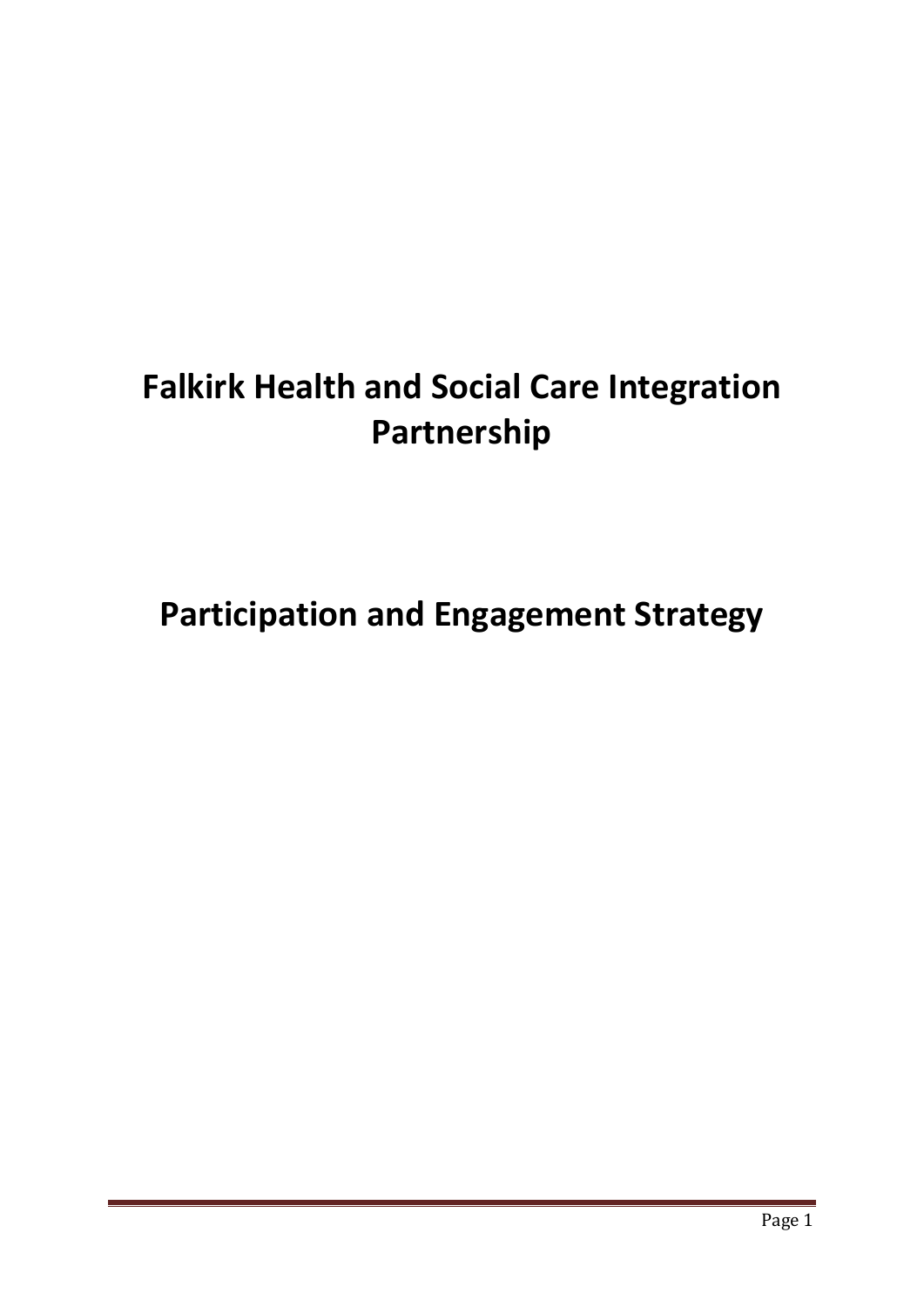# **1. Introduction**

Falkirk's Health and Social Care Integration (HSCI) Partnership will put people first and involve them in how services are redesigned to meet their individual needs and the need across communities. People who we will involve will include service users, staff, providers and partners such as the Third and Independent Sectors and Housing Services to deliver on the Strategic Plan and locality plans. We will combine our resources to provide personcentred and integrated support.

Falkirk's HSCI Partnership Participation and Engagement Strategy is intended to set out principles for participation and engagement, which will make sure that people are involved, consulted with and actively engaged with the integration of health and social care. The principles for participation and engagement are relevant to staff, individuals, communities and agencies.

The main purpose of the HSCI Partnership is to ensure that health and social care services are more joined-up and put people at the centre of decisions about their care and support. We will build on current good practice to change the way we deliver services that are high quality and joined up to meet individual need.

This will **"enable people to live full, independent and positive lives within supportive communities**" forming Falkirk's Strategic Plan vision.

The Public Bodies (Joint Working) (Scotland) Act 2014 requires each Health and Social Care Partnership to produce a Participation and Engagement Strategy for the Integration Joint Board (IJB), which is the formal body with overall responsibility for the integration of health and social care. This Plan forms part of local Strategic Plan.

The Community Empowerment (Scotland) Act 2015 requires public bodies to engage with communities and community organisations. The 2015 Act requires the Integration Joint Board to put in place a participation process and to report on how engagement has shaped the delivery of local outcomes. There are many Acts that provide people with rights to participate, which are included within Appendix 1.

The Falkirk Integration Scheme, which establishes the legal governance arrangements for the Falkirk HSCI Partnership, committed to produce a strategy for engagement and participation in line with the principles and practice endorsed by the Scottish Health Council and those set out in the National Standards for Community Engagement. Both sets of standards have been developed through an extensive process of consultation to ensure that they are appropriate and fit for purpose.

Falkirk's HSCI Partnership Participation and Engagement Strategy draws on existing good practice established within NHS Forth Valley's Person Centred Health and Care Strategy 2015-2017 'What matters to you, matters to us' and Falkirk Council's Plan for Local Involvement 'Have your say'. A table showing details of the national and local standards is attached as Appendix 2.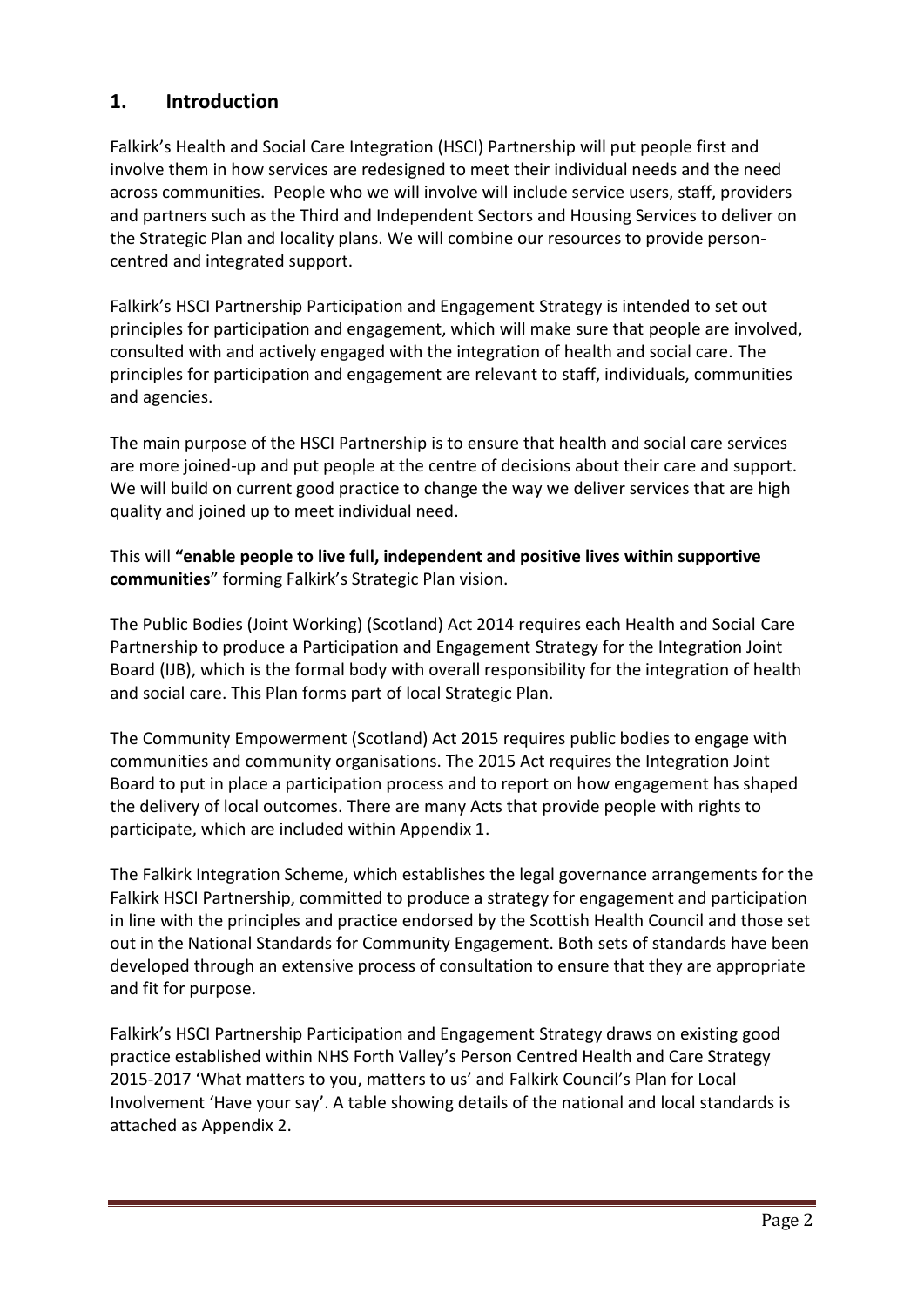To ensure that participation and engagement activities are accessible to a wide range of people, the Strategy draws on existing networks and fora that currently operate within the Falkirk Council area and within Forth Valley. Examples of these opportunities to participate are listed within Appendix 3.

It is recognised that this Plan is a component part of a range of documents that form the HSCI Partnership's Strategic Plan. The Participation and Engagement Strategy is relevant to our workforce, individuals, communities and partner agencies. There is a particularly close link to the Integrated Workforce Plan, approved by the Integration Joint Board, and to regular awareness raising communication such as staff newsletters regarding integration.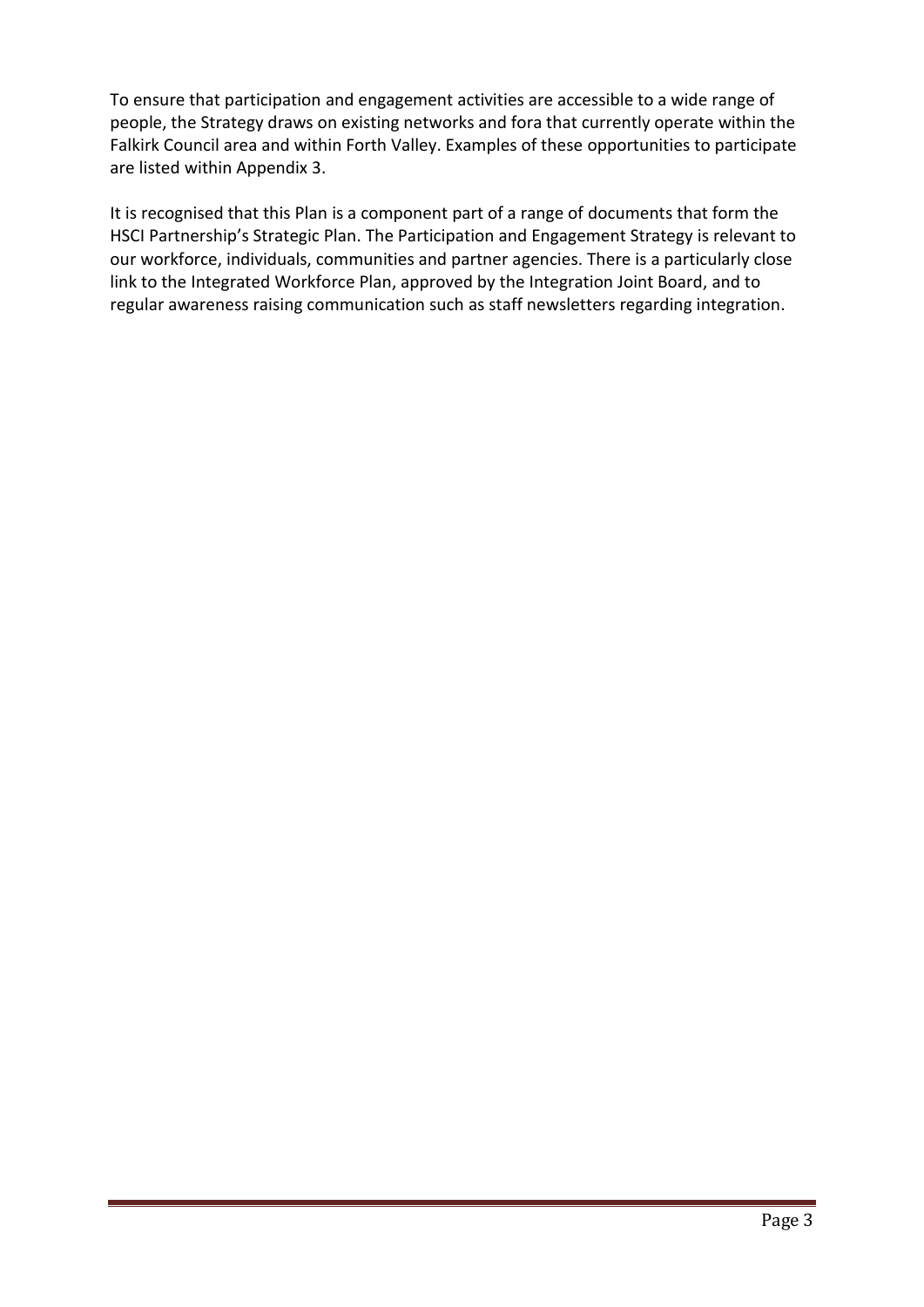# **2. What Does Participation and Engagement Mean?**

These words are often used to refer to the same thing; that people are actively and directly involved in doing something that will be of benefit to people, usually without being paid for their time. This is different from communications or providing information *to* communities, this is about having a conversation *with* communities.

It is worth noting that there will be ongoing, regular communication with our workforce, individuals, communities and agencies about integration, which will inform and update people. This will be planned and will support some participation and engagement work.

When we talk about community engagement we mean that public bodies and communities are involved with each other and learn from each other to provide better services or make better communities that improve quality of lives.

Generally, we can say that we engage with communities and you participate in activities with communities or public services.

Other terms are often used alongside participation and engagement, such as consultation, co-production, community development, active citizenship and so on. The diagram below shows the difference between informing, consulting, engaging and co-producing with communities. This just shows that the more intensively that communities and services work together the longer it takes. Also, if we work intensively together to co-produce services then fewer people are involved, for practical reasons.



#### Number of People Involved

This diagram also shows that it is important to take a step-by-step approach to engaging with people. We need to inform, consult and engage before we can co-produce.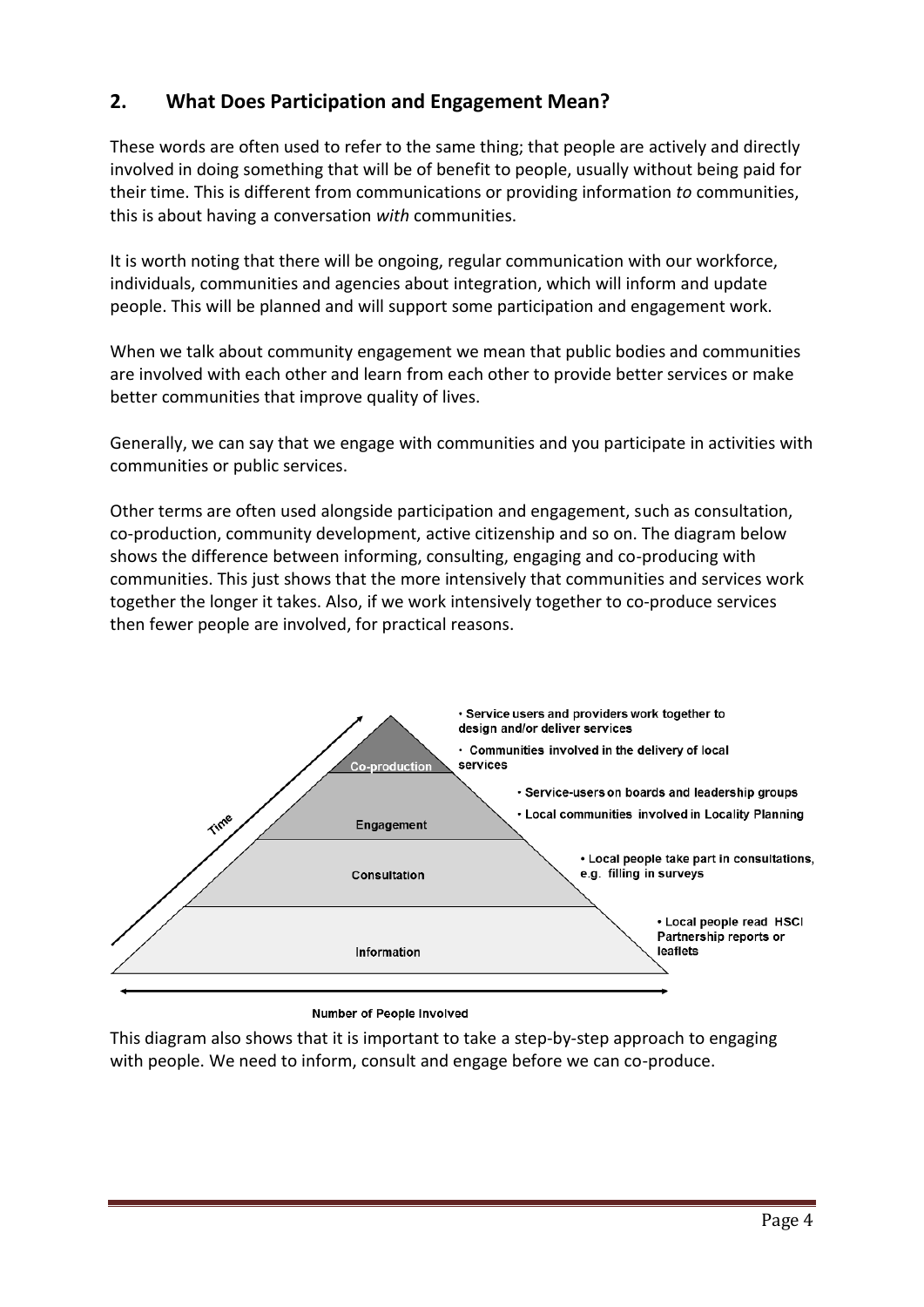## **The HSCI Partnership Commitment**

For the Falkirk HSCI Partnership to work properly, we need to engage with local communities and, in particular, service-users and their carers. This means learning from your experiences, working with you to provide better services and listening when things do not meet your expectations. We will treat everyone equally, with dignity and respect. The HSCI Partnership will engage with service-users, carers, local communities, staff and partner agencies, in line with the National Standards of Community Engagement.

## **3. How Can you Participate and How Will We Engage With You?**

There a number of ways service users, carers, communities and staff can participate, from volunteering on a regular basis to taking part in a one-off focus groups. Participation and engagement takes time and comes in many shapes and forms; it is about finding the right way for people in the context of their lives.

To do this we will strive to always follow the National Standards of Community Engagement, as well as Scottish Health Council's (SHC) Participation Standards and Falkirk Council's Plan for Local Involvement.

We may engage with people in a number of ways. This could mean consulting service users, carers, communities and staff through surveys, focus groups, events or interviews. It could also mean setting up forums to deal with the needs of local communities or particular issues. For further information on tools of engagement, the SHC provides more details at [their](http://shsc.nhs.uk/wp-content/uploads/2014/05/ParticipationToolkit.pdf)  [website.](http://shsc.nhs.uk/wp-content/uploads/2014/05/ParticipationToolkit.pdf)

### **National Standard: Method**

We will use methods of engagement that are fit for purpose. We will be clear about whether we are informing, consulting or engaging people. This could mean asking people to take part in a survey, encouraging volunteering or designing services in partnership with local communities.

We will always try to use the most appropriate method for each consultation or engagement exercise. In some situations face to face discussion is essential, whilst in other situations a survey may be the only practical way to get the views of a lot of people. Also, we won't rely entirely on only one method of engagement or focus on only one particular group of participants. We will go out into communities to engage with people as much as possible. We will involve communities at different levels and stages of the decision making process.

We will try to be clear about whether you will get individual feedback. We will provide regular updates on our progress towards achieving local outcomes.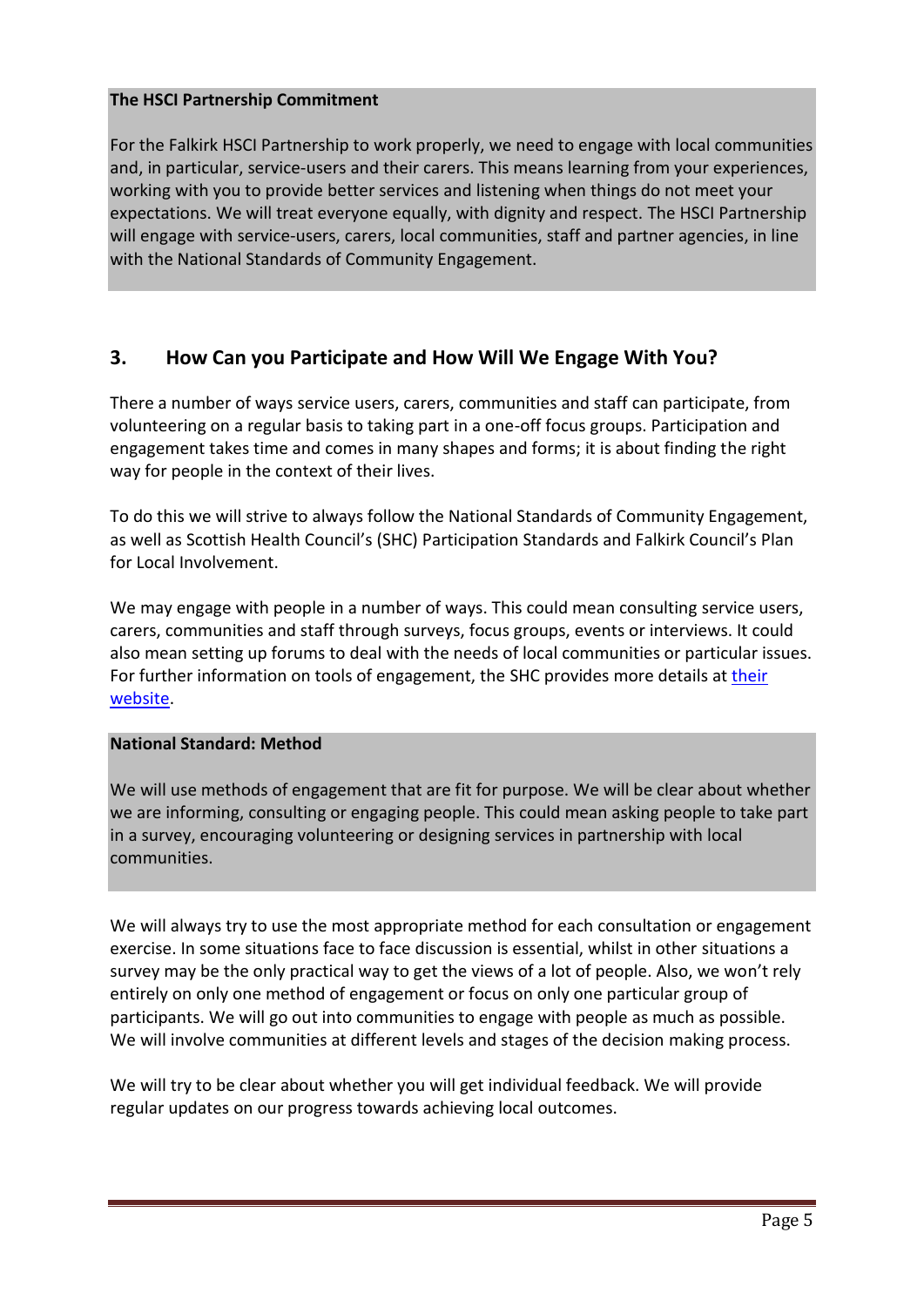#### **National Standard: Communication and Feedback**

We will share information regularly during the engagement process and we will feed back the results of the engagement to the people and organisations affected. We will always explain how people will receive feedback before they participate. We will always try to show how people's views have influenced the outcome.

## **4. Where Can You Participate?**

There are lots of opportunities to participate, or be engaged with the HSCI Partnership and our partner organisations. Appendix 3 provides a list of potential opportunities to participate in lots of different settings: hospitals, community centres, GP practices and Third Sector Organisations (including charity shops).

We will follow the National Standards of Community Engagement whether we engage with people in hospitals, health centres, community centres or their own homes.

#### **National Standard: Support**

We will identify and overcome any barriers to participation. We know that some groups, such as disabled people, may face particular barriers if they want to get involved. We will try to overcome these barriers wherever we can.

If a consultation only applies to a particular area or group of people, we will try to make sure that they are aware of it. We will also try to identify particular groups within the area who might be interested and encourage them to be involved.

The Community Empowerment (Scotland) Act 2015 places a duty on a range of public authorities including NHS Forth Valley, Falkirk Council and the HSCI Partnership to improve inequalities. This means improving the quality of lives of people who live in disadvantaged areas. This means we will focus on engaging with people who live in those areas.

# **5. Why Should You Participate and Why Do We Engage You?**

People choose to get involved for many reasons. For example, it may be because of a personal experience or because of a more general interest in services that are delivered within the local area.

Participation and engagement should always be about improving quality of lives, it should be about promoting a community's best interests and not at the expense of others.

As for us, engagement enables us to understand what is like to experience services from your point of view and you to understand what it is like to provide services from our point of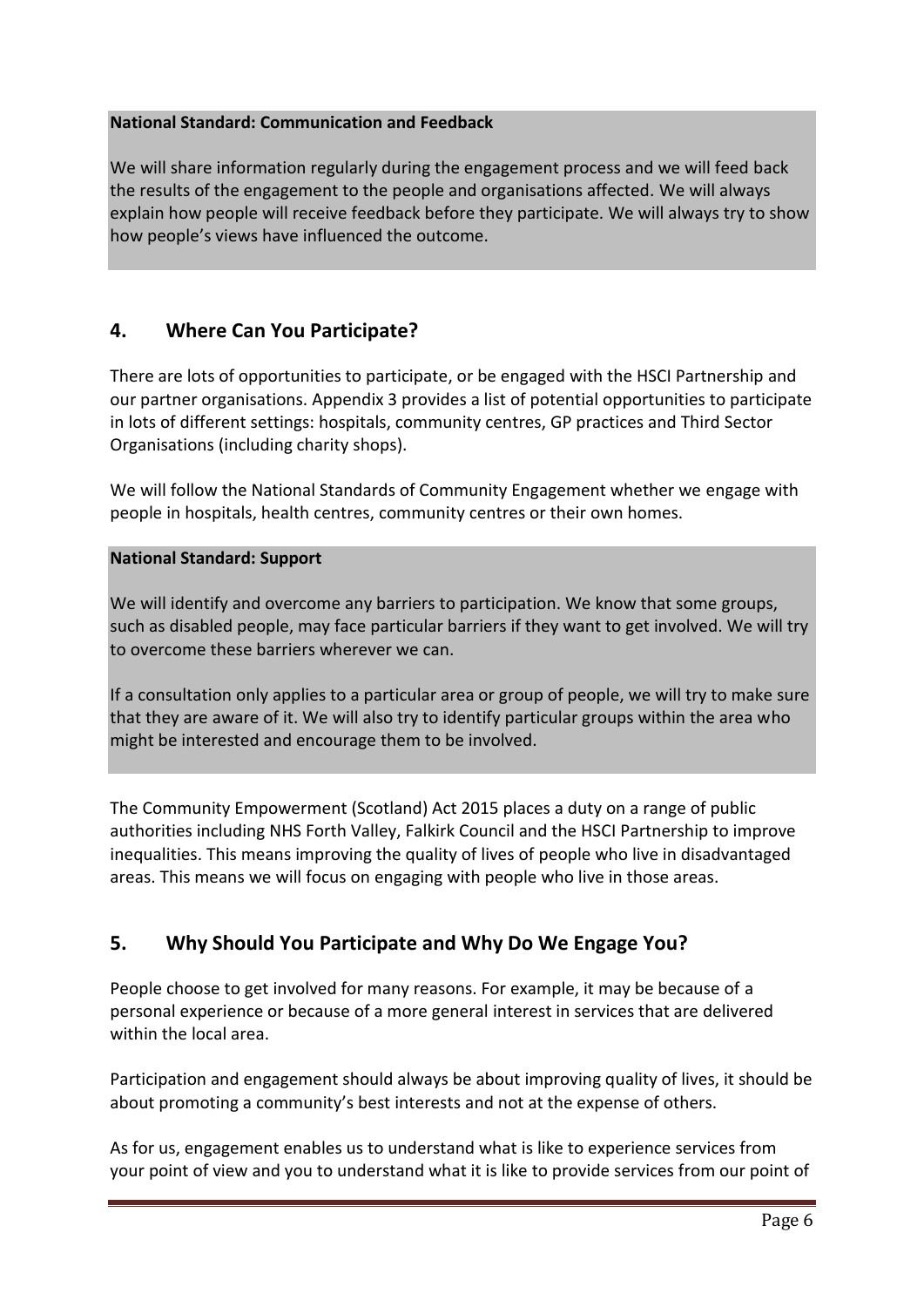view. We see this as working with communities, staff and partners *for communities*. The best way to find out about the needs of service-users, carers, communities and staff is to simply ask them.

#### **National Standard: Understanding Community Needs**

We will clearly identify the needs and issues that the engagement is designed to address. We will involve and work openly with all participants to reach a shared understanding of these needs and issues.

We will ask community organisations who are representing the views of their community to tell us what they have done to work with their community. This might include keeping the community up to date with what the group are doing, as well as trying to find out what people in the local community think about issues.

We will engage with people as meaningfully as possible. We will not consult people when decisions have already been taken. However, we will ensure that where relevant, you are made aware of decisions taken.

## **6. Who Will We Engage With?**

The HSCI Partnership will engage with people in communities, staff and agencies. We recognise that engagement with people is a critical aspect to service planning, service delivery and improvement.

We are required to engage with particular individuals or groups of people at particular times, such as engaging with service-users and staff when making a significant change to a service we provide. Appendix 4 provides a list of people that we will engage with.

Also, we will try to identify groups or individuals who might be particularly interested in a possible change we are making and encourage them to be involved. This means involving service users, carers, families and where appropriate local communities.

### **National Standard: Inclusion (and Participation)**

We will identify and involve the people and organisations affected by or interested in the needs and issues that the engagement will address.

We will engage with people directly affected by a particular issue or a possible change to a service. This means service users, carers, families and local communities, and the staff who deliver those services. We want to learn from the experiences of people who use and provide services.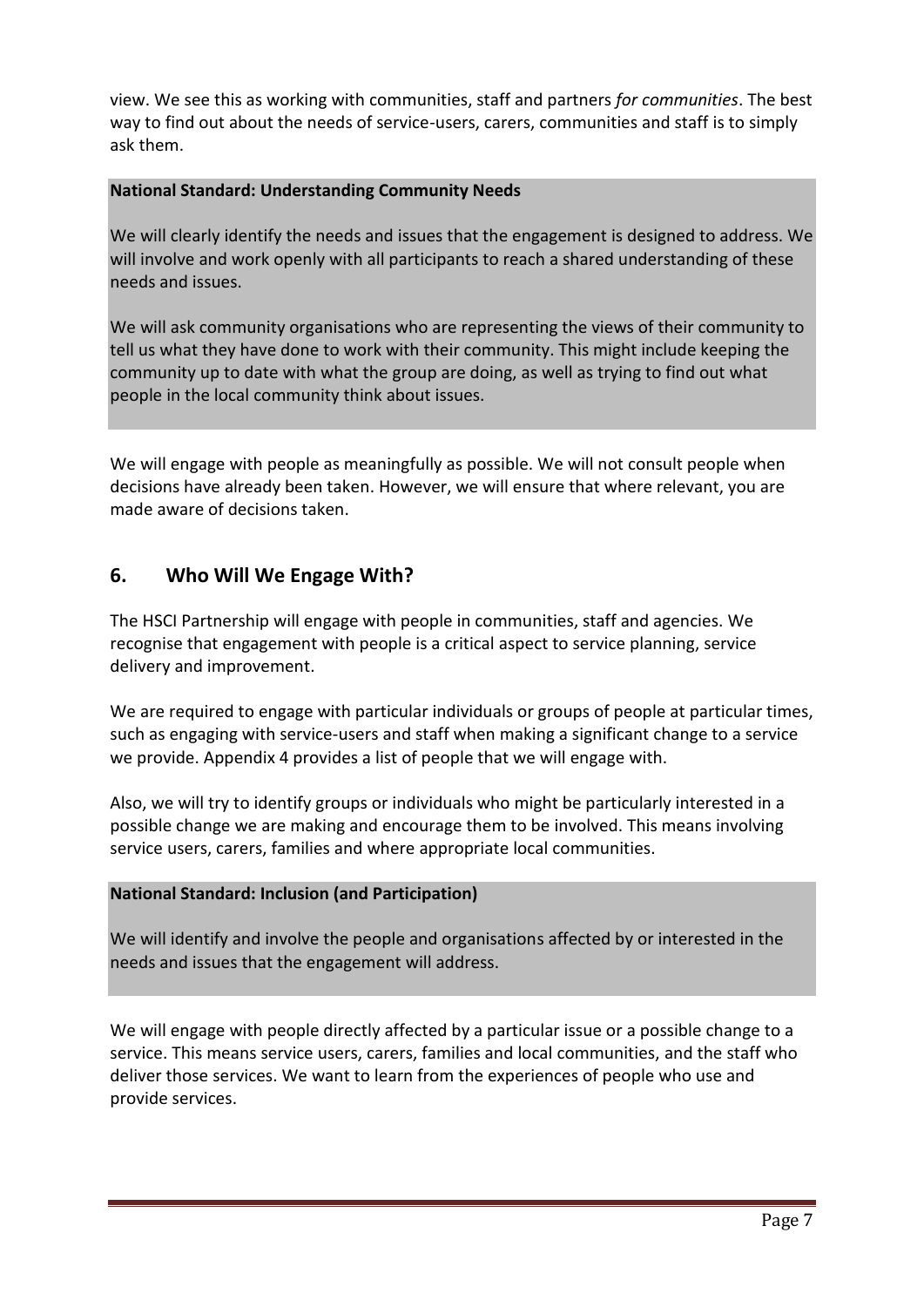#### **National Standard: Working Together**

We will work together with all those who are affected by, or who have an interest in the engagement. Health and Social Care Services will be provided in partnership with service users and their carers.

# **7. When Will We Engage With You?**

Public authorities are required to engage with communities in certain circumstances and at certain times. Beyond this we look to engage with people on a range of issues as we try to make our services better and improve the quality of people's lives.

The HSCI Partnership is required by the Public Bodies (Joint Working) (Scotland) Act 2014 to consult service-users when considering a significant change to a service.

#### **National Standard: Planning**

We will agree the purpose, scope, resources and timescale of the engagement and the actions to be taken.

One of the principles of the HSCI Partnership is that we must be engaged with communities, in particular people who use our services, those who look after our service-users and those staff who are involved in providing health and social care services.

When there is a significant change to a service then we are required to engage with people who are directly affected. This will include service users, carers and staff. We also need to consult with a range of people on any significant decisions in the Strategic Plan. We are also required to establish clear and open ways for you to engage with us within communities.

#### **National Standard: Review**

We will agree what we are trying to achieve through the engagement process and will review what we have achieved and what we have learned. We will monitor and evaluate our engagement activities using appropriate tools/methods. We will engage with service users and their carers when monitoring and evaluating services.

At least six weeks notice will be given when we are asking community organisations to respond to a consultation or attend a consultation event. This is because we realise that community groups usually only meet once a month, so need six weeks notice to discuss things at their meetings.

At least three weeks notice will be given when we are asking individual community members to respond to a consultation or attend a consultation event.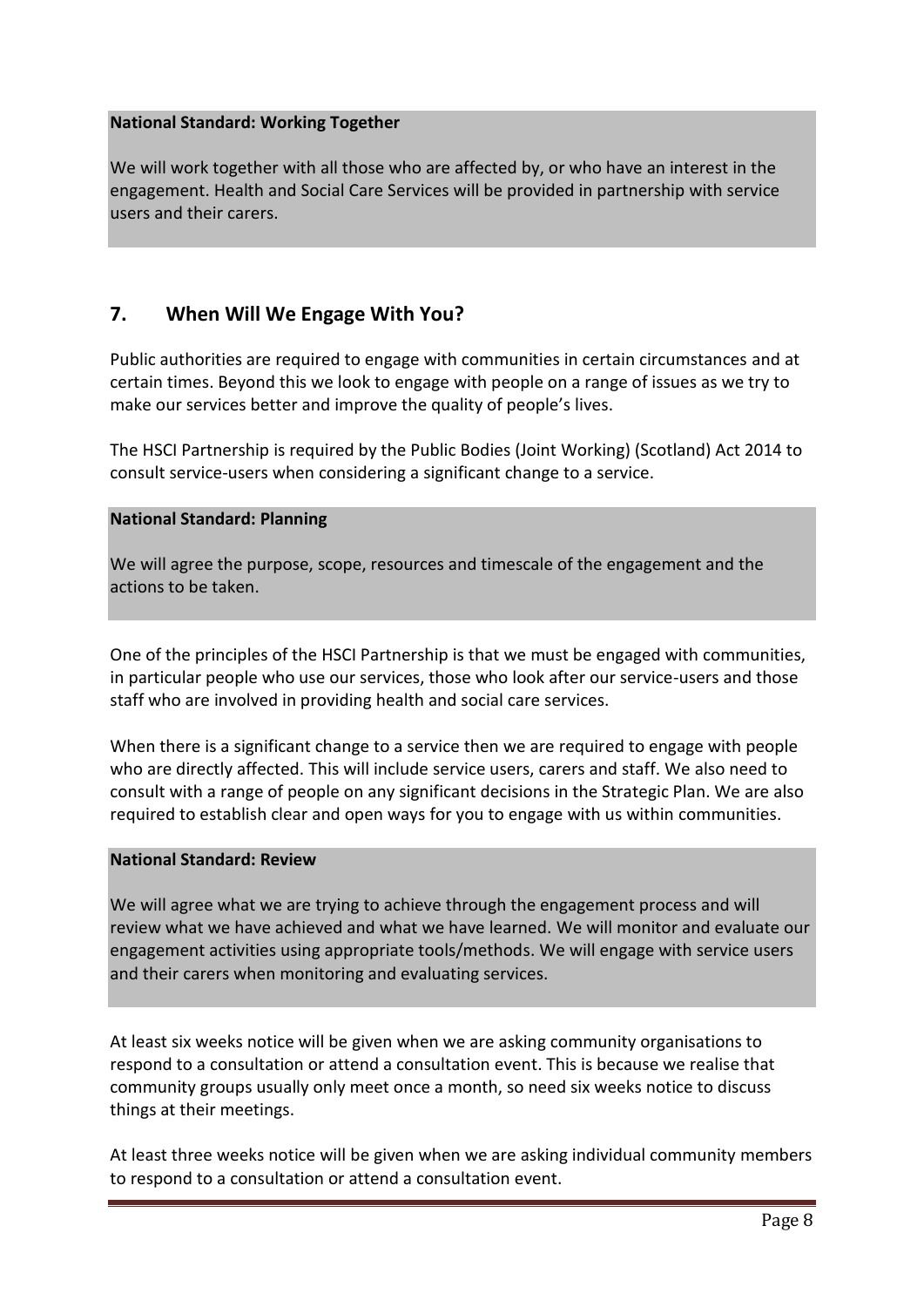# **8. Conclusion**

Falkirk Health and Social Care Integration Partnership is committed to making sure that staff, service users, carers, communities and partner agencies can take part in the review, design and monitoring of health and social care services.

It is critical that we listen to the experience of people, but in order to be able to do this, people must be clear about their right to get involved and also how and why they can get involved.

The Participation and Engagement Strategy has been developed to describe the commitment of the HSCI Partnership, whilst also providing information and links to enable people to become involved. It is intended that the Strategy will be reviewed regularly and updated as the Partnership structure evolves.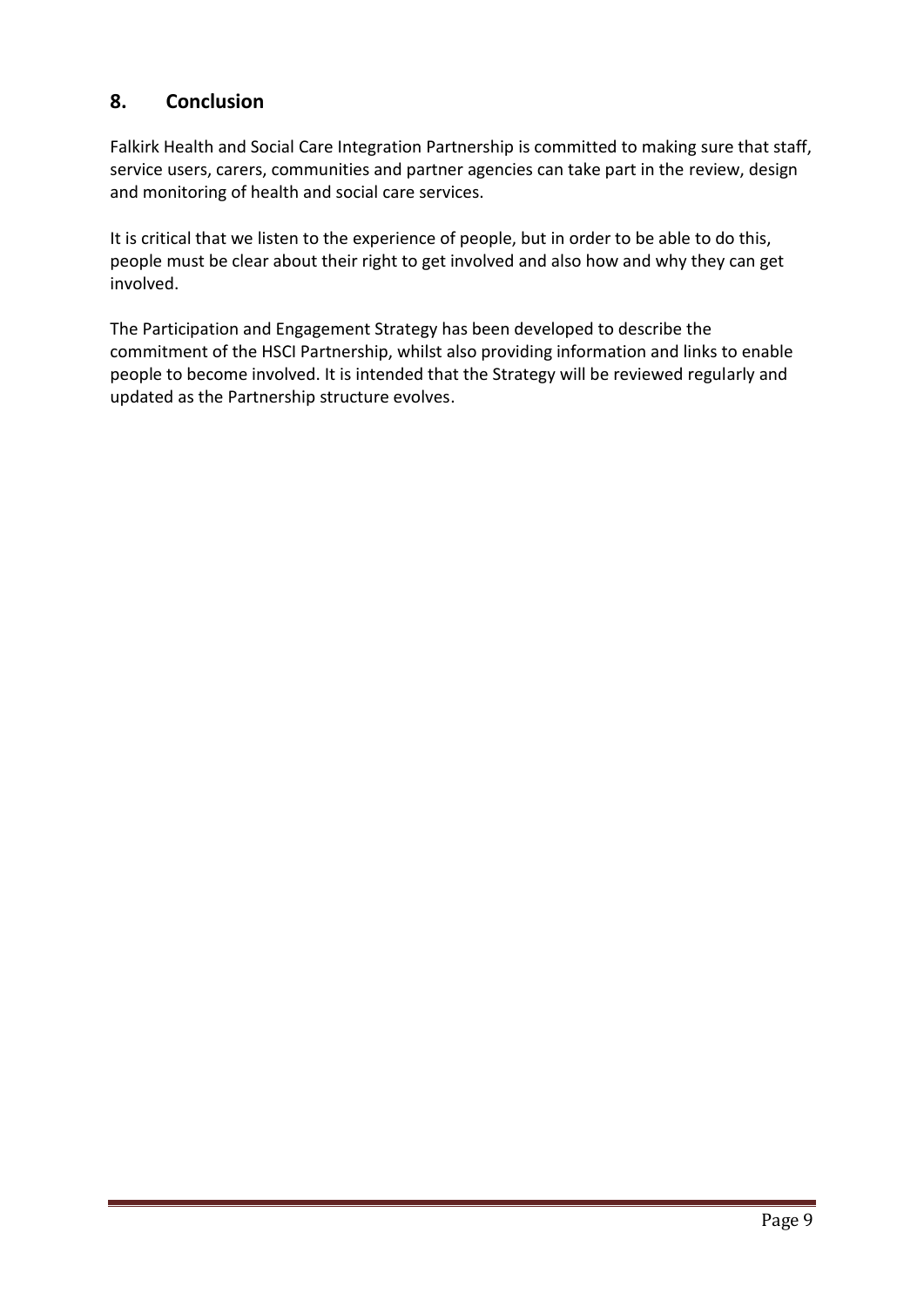# **Appendix 1: Your Rights**

**Community Empowerment (Scotland) Act 2015:** This Act gives communities a number of rights. This places a duty on a number of public authorities including the Council, NHS Health Board and HSCP to improve the quality of lives of people living in disadvantaged areas. Communities can make participation requests to public authorities to change the way a service is delivered. The public authority must agree unless there are reasonable grounds not to do so. Under the Act community bodies can make asset transfer requests to lease or take ownership of a publicly-owned building or piece of land. The Act also gives local communities the right to buy abandoned or neglected land. Communities must be engaged by the Community Planning Partnership when Local Outcome Improvement Plans (i.e. strategic plans) and Locality Plans (i.e. Community Action Plans) are being developed. The CPP must also publish annually how it has engaged with communities and responded to participation requests and asset transfer requests. The Act also says that communities should be given a direct say in allocation of public resources, for example through participatory budgeting.

**Equality Act 2010:** This Act aims to prevent discrimination of nine 'protected characteristics'. These are age, disability, gender, gender reassignment, sexual orientation, marriage and civil partnership, pregnancy and maternity, race and religion or belief.

**Human Rights Act 1998:** This Act gives people a number of rights: to life, liberty and security, to a fair trial, to marry and start a family, to education and to participation in fee elections. It also gives a number of freedoms: from torture and inhuman or degrading treatment, slavery and forced labour, of thought, belief and religion, or assembly and association. Public authorities have to comply with the European Convention on Human Rights.

**NHS Reform (Scotland) Act 2004:** This Act placed duties of public involvement and equal opportunities on NHS Health Boards. This led to the establishment of the Scottish Health Council (SHC) in 2005 to ensure that NHS allow patients to participate as fully as possible.

**Patient Rights (Scotland) Act 2011:** The Act sets out a number health care principles and a Charter of Patients Rights. This includes allowing patients to participate as fully as possible in decisions relating to their health and wellbeing and have full access to the necessary information to do so. The Act also provides a right to give feedback (both positive and negative) or comments, or raise concerns or complaints about the health care they have received. The Act also requires that Health Boards encourage, monitor and learn from the feedback and complaints they receive. Good Practice Guidance has been issued to NHS Boards setting out what is required and giving advice on how to handle and learn from feedback and complaints. The Patient Advice and Support Service (PASS) promotes awareness of these rights and provides advice and support. PASS is delivered by Citizens Advice Bureaux (CABs).

**Housing (Scotland) Act 2001:** This legislation requires all local authorities to have a tenant participation strategy in place.

**Housing (Scotland) Act 2010:** The Act created an independent Scottish Housing Regulator to look after the interests of tenants, homeless people and other service users of social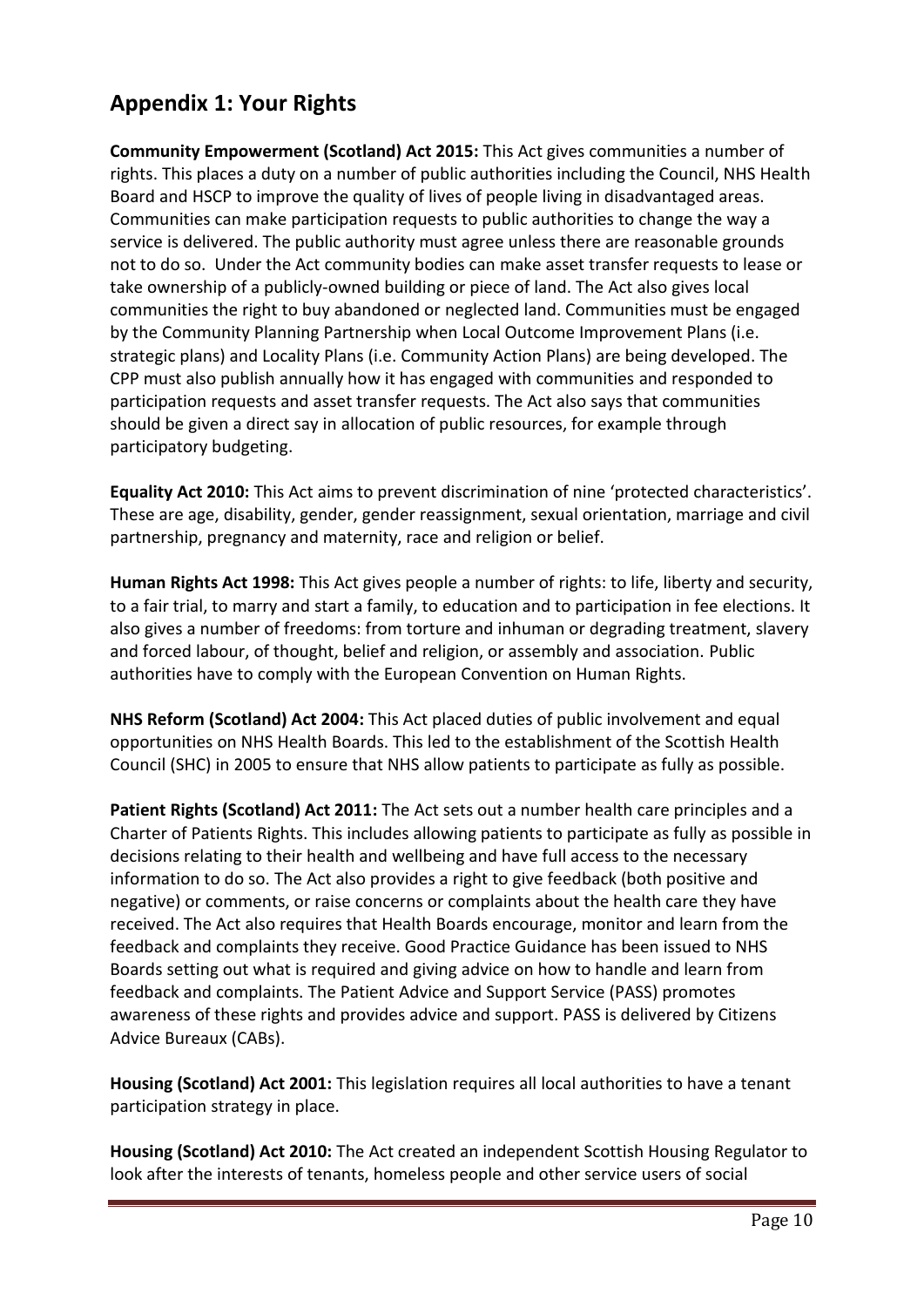landlords. Statutory duties on tenant communication and participation are both outcomes/standards within the Scottish Social Housing Charter.

**Planning etc. (Scotland) Act 2006:** This Act includes the provision for the Council to consult with and involve 'the public at large' in the development of the Local Development Plan. These have to be updated every five years. The Act also enables local people to object or support any planning application through a written representation. You can get more information on how communities can be engaged in the planning system at [http://www.scotland.gov.uk/Topics/Built-Environment/planning/publications.](http://www.scotland.gov.uk/Topics/Built-Environment/planning/publications)

**The Children and Young People (Scotland) Act 2014:** places a duty on Councils to undertake a survey/consultation with service users/parents to gauge views on the existing service provision and to offer the chance to provide comments or suggestions as to how (if at all) the service could be improved.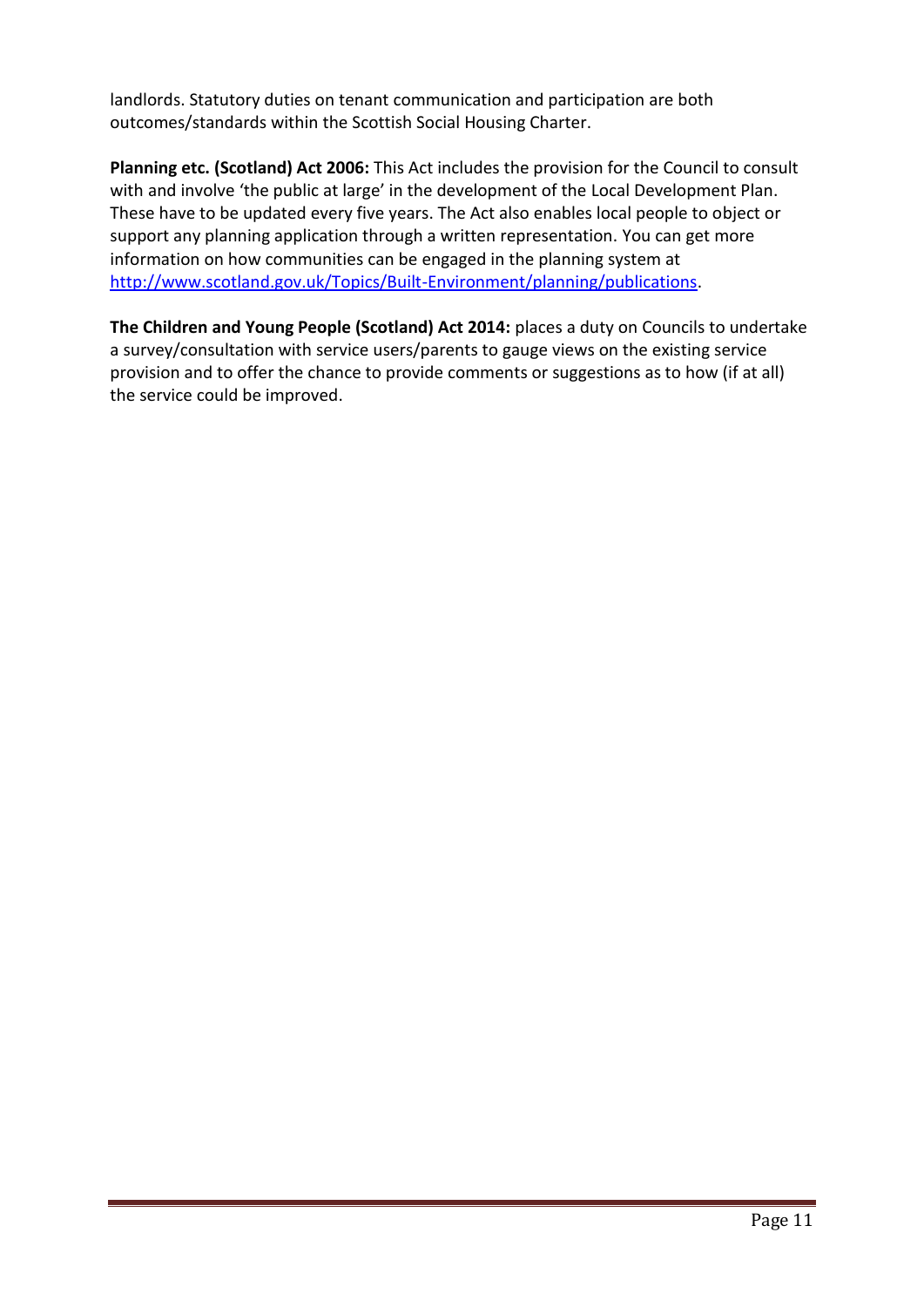# **Appendix 2: Comparison of Relevant Principles/Standards of Community Engagement/Participation**

| <b>NATIONAL PRINCIPLES</b><br>OF COMMUNITY<br><b>ENGAGEMENT (SCDC</b><br>2005)                                                                                                                                                      | <b>STANDARDS OF</b><br><b>COMMUNITY</b><br><b>ENGAGEMENT (SCDC</b><br>2005)                                                                   | <b>DRAFT REFRESHED</b><br><b>NATIONAL STANDARDS OF</b><br><b>COMMUNITY</b><br><b>ENGAGEMENT</b><br>(SCDC 2016)                                                                                                                                                                              | <b>FALKIRK COUNCIL</b><br><b>PRINCIPLES OF</b><br><b>COMMUNITY</b><br><b>INVOLVEMENT</b><br>(Corporate and<br>Neighbourhood<br>Services 2011)                           | <b>FALKIRK COUNCIL</b><br><b>SOCIAL WORK</b><br><b>SERVICES</b><br><b>PARTICIPATION AND</b><br><b>ENGAGEMENT</b><br><b>STRATEGY (SWS 2013)</b> | <b>NHS PARTICIPATION</b><br><b>STANDARD (SHC 2010)</b>                                                                                                                                                                                                                                                                        |
|-------------------------------------------------------------------------------------------------------------------------------------------------------------------------------------------------------------------------------------|-----------------------------------------------------------------------------------------------------------------------------------------------|---------------------------------------------------------------------------------------------------------------------------------------------------------------------------------------------------------------------------------------------------------------------------------------------|-------------------------------------------------------------------------------------------------------------------------------------------------------------------------|------------------------------------------------------------------------------------------------------------------------------------------------|-------------------------------------------------------------------------------------------------------------------------------------------------------------------------------------------------------------------------------------------------------------------------------------------------------------------------------|
| 1. Fairness, equality and<br>inclusion must underpin<br>all aspects of<br>community<br>engagement, and<br>should be reflected in<br>both community<br>engagement policies<br>and the way that<br>everyone involved<br>participates. | 1. INVOLVEMENT: we<br>will identify and involve<br>the people and<br>organisations who have<br>an interest in the focus<br>of the engagement. | 1. INCLUSION (AND<br>PARTICIPATION): We will<br>identify and involve the<br>people and organisations<br>affected by or interested in<br>the needs and issues that<br>the engagement will<br>address.                                                                                        | 1. PURPOSE: We will be<br>clear whether we are<br>informing, consulting or<br>engaging with people.<br>We will not consult<br>when decisions have<br>already been taken | 1. There must be a<br>clear commitment at<br>all levels to involve<br>service users/carers in<br>meaningful<br>participation.                  | 1. Care and services<br>are provided in<br>partnership with<br>patients, treating<br>individuals with dignity<br>and respect, and are<br>responsive to age,<br>disability, geographic<br>location, gender, race,<br>religion or belief,<br>sexual orientation,<br>socio-economic status.<br>(Equality Impact<br>Assessments.) |
| 2. Community<br>engagement should<br>have clear and agreed<br>purposes, and methods<br>that achieve these<br>purposes.                                                                                                              | 2. SUPPORT: we will<br>identify and overcome<br>any barriers to<br>involvement.                                                               | 2.<br>RESEARCH/UNDERSTANDING<br><b>COMMUNITY NEEDS: We will</b><br>clearly identify the needs<br>and issues that the<br>engagement is designed to<br>address, and will involve and<br>work openly with all<br>participants to reach a<br>shared understanding of<br>these needs and issues. | 2. INVOLVEMENT: We<br>will try to identify<br>anyone who might be<br>interested in any<br>consultation or<br>engagement and<br>encourage them to be<br>involved.        | 2. Service users/carers<br>involvement is valued<br>and respected.                                                                             | 2. There is supported<br>and effective<br>involvement of people<br>in service planning and<br>improvement. (Action<br>research: planning;<br>informing; engaging;<br>consulting; feedback;<br>evaluation.)                                                                                                                    |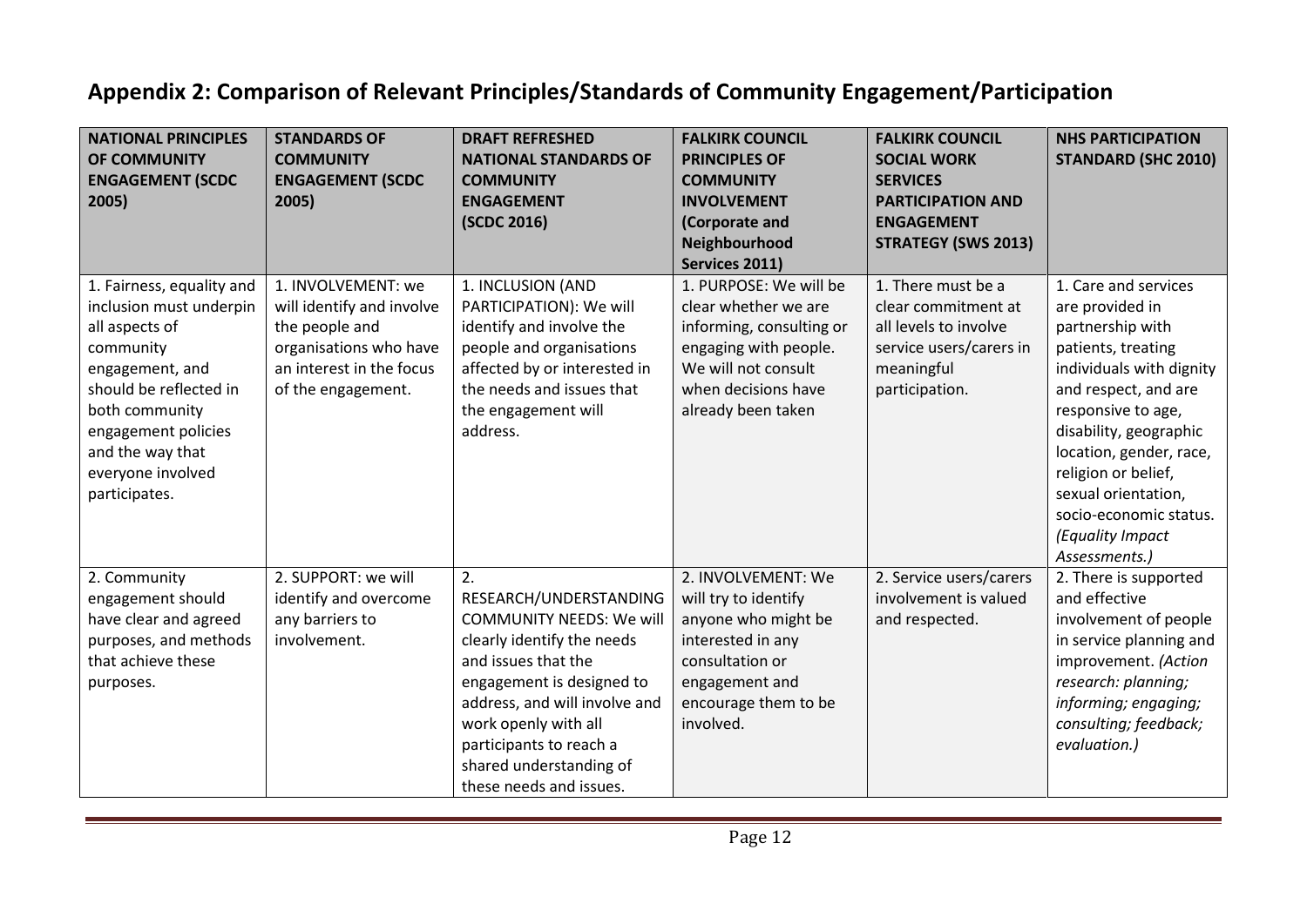| 3. Improving the quality<br>of community<br>engagement requires<br>commitment to learning<br>from experience.                                                                                                  | 3. PLANNING: we will<br>gather evidence of the<br>needs and available<br>resources and use this<br>evidence to agree the<br>purpose, scope and<br>timescale of the<br>engagement and the<br>actions to be taken. | 3. PLANNING: We will agree<br>the purpose, scope,<br>resources and timescale of<br>the engagement and the<br>actions to be taken. | 3. METHODS: We will<br>use the right methods of<br>engagement in each<br>situation.                                                                                                                                                  | 3. Ensure participation<br>opportunities are<br>inclusive of and<br>accessible to<br>service<br>users/carers.                  | 3. Robust corporate<br>governance<br>arrangements are in<br>place for involving<br>people, founded on<br>mutuality, equality,<br>diversity and human<br>rights principles.<br>(Public scrutiny and<br>performance<br>measurement.) |
|----------------------------------------------------------------------------------------------------------------------------------------------------------------------------------------------------------------|------------------------------------------------------------------------------------------------------------------------------------------------------------------------------------------------------------------|-----------------------------------------------------------------------------------------------------------------------------------|--------------------------------------------------------------------------------------------------------------------------------------------------------------------------------------------------------------------------------------|--------------------------------------------------------------------------------------------------------------------------------|------------------------------------------------------------------------------------------------------------------------------------------------------------------------------------------------------------------------------------|
| 4. Skill must be<br>exercised in order to<br>build communities, to<br>ensure practise of<br>equalities principles, to<br>share ownership of the<br>agenda, and to enable<br>all viewpoints to be<br>reflected. | 4. METHODS: we will<br>agree and use methods<br>of engagement that are<br>fit for purpose.                                                                                                                       | 4. SUPPORT: We will identify<br>and overcome any barriers<br>to participation.                                                    | 4. INFORMATION: We<br>will share the<br>information needed for<br>people to participate<br>and make it available in<br>clear, accessible<br>language.                                                                                | 4. The participation of<br>service users/carers<br>will be monitored,<br>evaluated, reviewed<br>and adapted as<br>appropriate. |                                                                                                                                                                                                                                    |
| 5. As all parties to<br>community engagement<br>possess knowledge<br>based on study,<br>experience, observation<br>and reflection, effective<br>engagement processes<br>will share and use that<br>knowledge.  | 5. WORKING<br><b>TOGETHER: We will</b><br>agree and use clear<br>procedures that enable<br>the participants to work<br>with one another<br>effectively and<br>efficiently.                                       | 5. METHOD: We will use<br>methods of engagement that<br>are fit for purpose                                                       | 4. WORKING TOGETHER:<br>We will treat all<br>participants with<br>respect. We may require<br>people and<br>organisations that<br>represent their<br>communities to show us<br>how they collected the<br>views of their<br>community. |                                                                                                                                |                                                                                                                                                                                                                                    |
| 6. All participants<br>should be given the<br>opportunity to build on<br>their knowledge and                                                                                                                   | 6. SHARING<br><b>INFORMATION: we will</b><br>ensure that necessary<br>information is                                                                                                                             | <b>6. COMMUNICATION AND</b><br>FEEDBACK: We will share<br>information regularly during<br>the engagement process and              | 5. FEEDBACK: We will<br>always explain how<br>people will receive<br>feedback before they                                                                                                                                            |                                                                                                                                |                                                                                                                                                                                                                                    |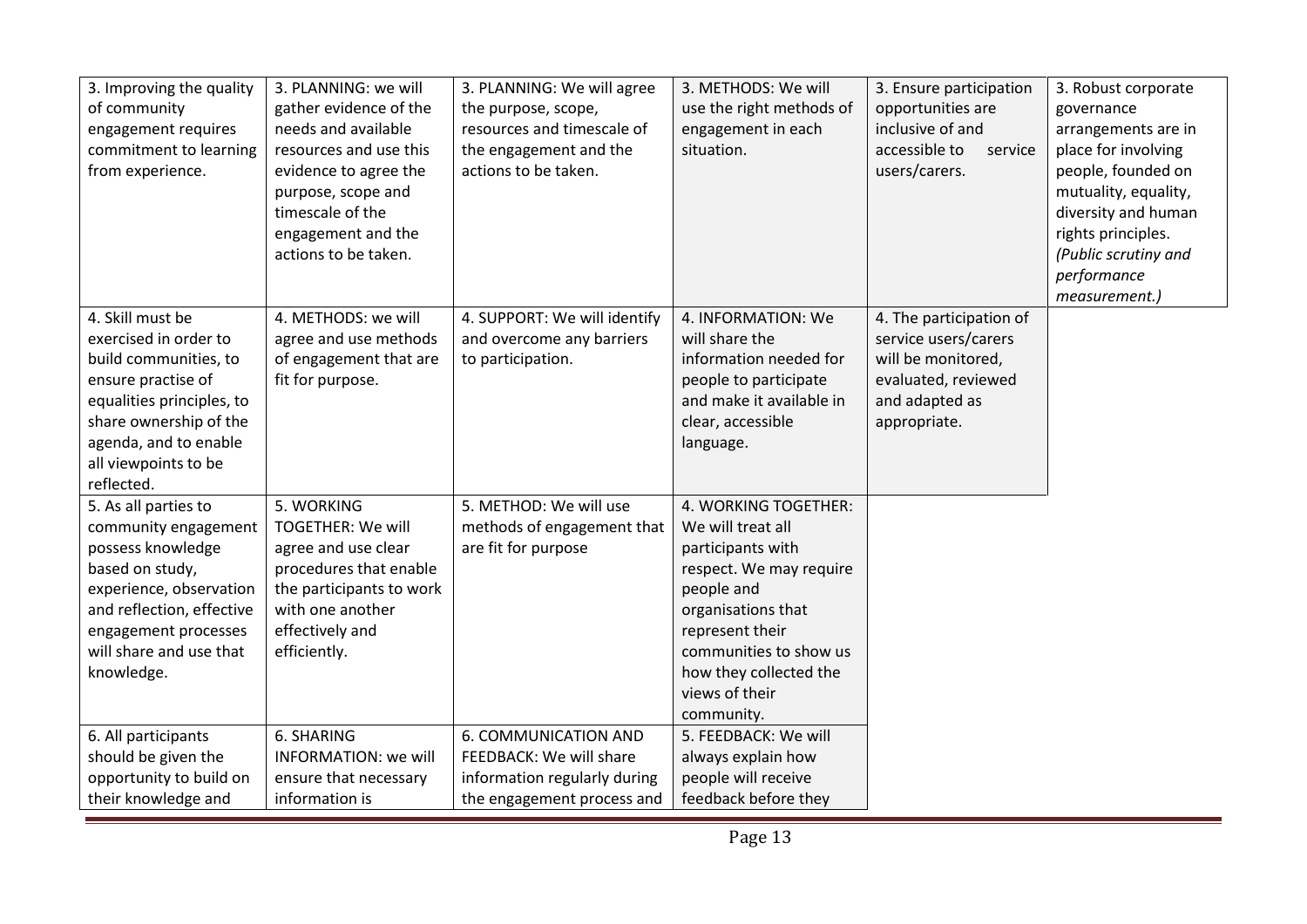| skills.                                                                       | communicated between<br>the participants.                                                                                                                                                                                                                                                                                    | we will feedback the results<br>of the engagement to the<br>people and organisations<br>affected.                                                                              | participate. We will<br>always try to show how<br>people's views have<br>influenced the outcome.                                           |
|-------------------------------------------------------------------------------|------------------------------------------------------------------------------------------------------------------------------------------------------------------------------------------------------------------------------------------------------------------------------------------------------------------------------|--------------------------------------------------------------------------------------------------------------------------------------------------------------------------------|--------------------------------------------------------------------------------------------------------------------------------------------|
| 7. Accurate, timely<br>information is crucial<br>for effective<br>engagement. | 7. WORKING WITH<br>OTHERS: we will work<br>effectively with others<br>with an interest in the<br>engagement.                                                                                                                                                                                                                 | 7. WORKING TOGETHER: We<br>will work together with all<br>those who are affected by or<br>who have an interest in the<br>engagement.                                           | 6. IMPROVEMENT: We<br>will monitor and<br>evaluate our<br>approaches to<br>community participation<br>so that we can improve<br>over time. |
|                                                                               | 8. IMPROVEMENT: we<br>will develop actively the<br>skills, knowledge and<br>confidence of all the<br>participants.                                                                                                                                                                                                           | 8. REVIEW/IMPACT: We will<br>agree what we are trying to<br>achieve through the<br>engagement process and will<br>review what we have<br>achieved and what we have<br>learned. |                                                                                                                                            |
|                                                                               | 9. FEEDBACK: we will<br>feed back the results of<br>the engagement to the<br>wider community and<br>agencies affected.<br>10. MONITORING AND<br><b>EVALUATION: we will</b><br>monitor and evaluate<br>whether the<br>engagement achieves<br>its purposes and meets<br>the national standards<br>for community<br>engagement. |                                                                                                                                                                                |                                                                                                                                            |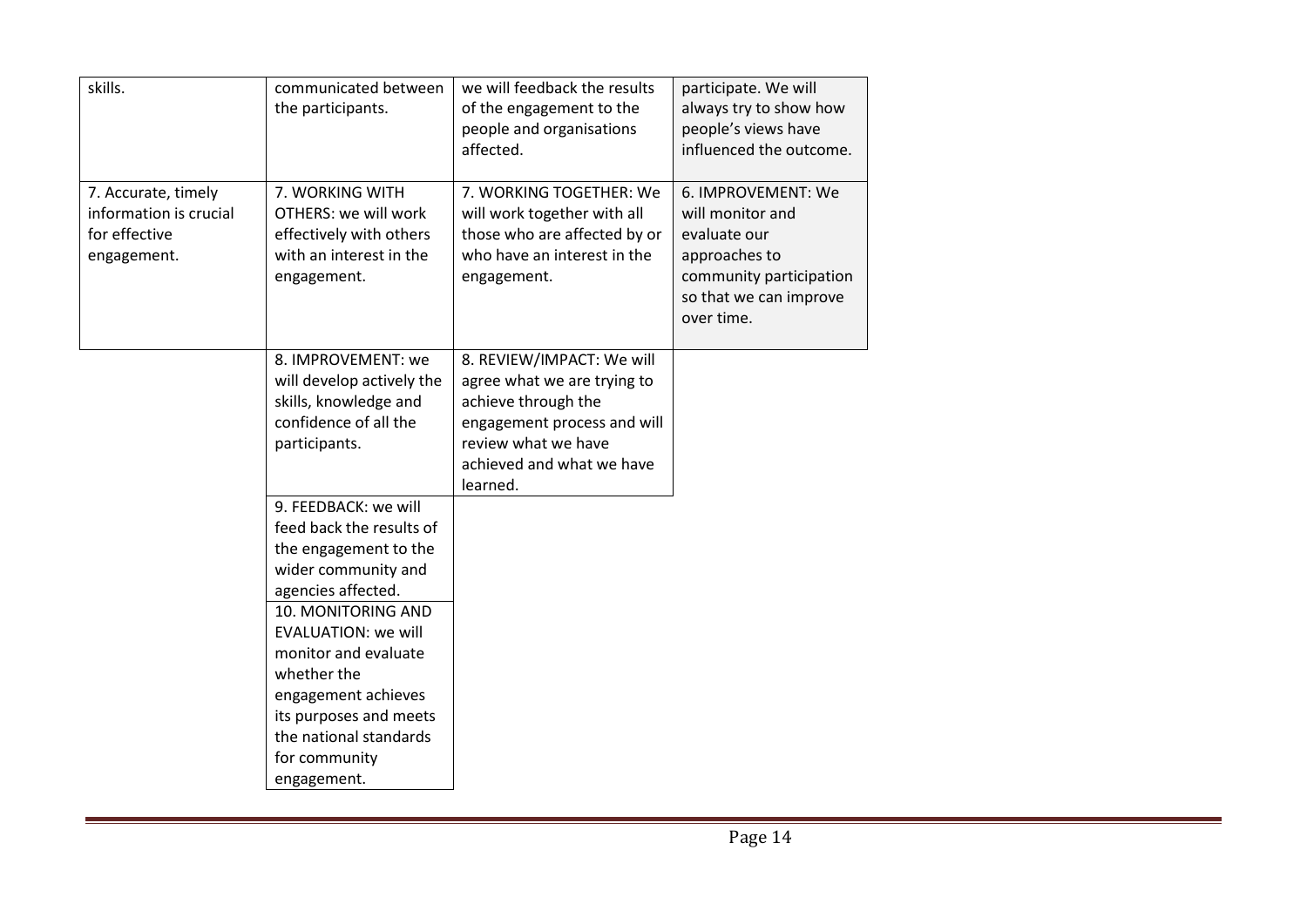# **Appendix 3: Getting Involved**

People are not just an NHS patient or a social work client. They may be a tenant or a carer. They may be a parent or resident in a care home. Everyone is a person and their life does not fit into one little box, or one particular service. People have a number of rights and responsibilities and there are a number of ways we can engage with each other.

There are a number of different pieces of legislation that the IJB, Health Board and Council must adhere too. Each Act sets out what rights people have to be involved. Further information is provided in Appendix 1.

**Participation Requests:** If a community body believes it can improve the outcome of a public service it can make a participation request to the relevant body, including the Council, NHS Forth Valley or the HSCI Partnership. The community body will need to set out the outcomes it expects to achieve and details of its experience and knowledge. Public authorities must agree to the request unless there are *'reasonable'* grounds not to do so. A decision notice must be issued outlining the outcome improvement process, i.e. what was done and what was achieved.

**Locality Planning:** Locality planning will provide an opportunity for community groups and organisations across the Falkirk Council area to play a part in identifying local key needs and issues, to be involved in defining relevant outcomes and to propose ways in which the community can draw on its local skills and knowledge. Further details will be made available within localities as this framework is developed.

**Good feedback, Comments and Complaints:** You have the right to give comments or feedback or make a complaint about the service you receive. We value comments, feedback and complaints and will use these to improve our services. In the first instance you can either contact NHS Forth Valley by emailing [fv-uhb.complaints@nhs.net](mailto:fv-uhb.complaints@nhs.net) or calling 01324 566660, or you contact Falkirk Council by emailing [contact.centre@falkirk.gov.uk](mailto:contact.centre@falkirk.gov.uk) or calling 01324 506070.

**Community Councils:** Community Councils are made up of local people who give time to, and have a genuine interest in, the wellbeing of their community. They consult the local community on all issues affecting them and tell us, and other public bodies, the views of local people. Community Councils are consulted on licensing and planning applications within their area. There are currently 18 active Community Councils in the Falkirk Council area. Each active Community Council must meet in public at least nine times a year. More information can be found at [the Falkirk Council website.](http://www.falkirk.gov.uk/services/people-communities/community-councils/)

**Asset Transfer Requests:** A community transfer body (of a specified nature) can make a request to buy or lease a relevant authority's land or building. That relevant authority must consider a range of factors before issuing a decision notice and must have *'reasonable grounds'* to refuse an asset transfer request. The authority must explain these if the decision is challenged and an appeal can be made by the community transfer body to Scottish Ministers.

**Joint Staff Forum:** The Joint Staff Forum provides a forum for the Trade Unions and Professional Organisations recognised by Falkirk, Clackmannanshire and Stirling Councils and NHS Forth Valley to inform, influence and participate in the development of the health and social care integration in Forth Valley.Staff who are working within services which are in-scope for integration are represented on the Integration Joint Boards by named representatives of the Joint Staff Forum**.**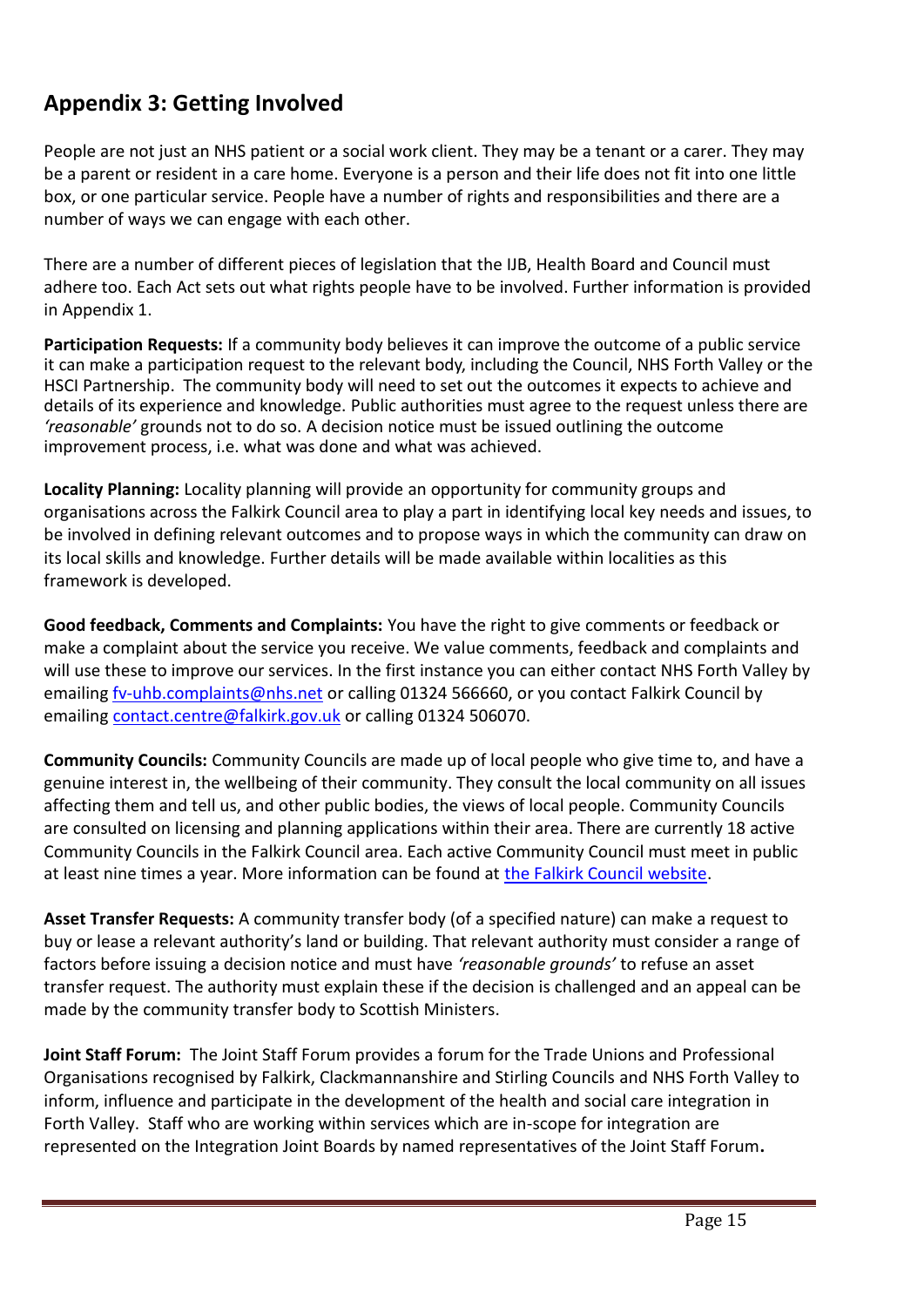**Public Partnership Forum**: Public Partnership Forums (PPFs) are a network of patients, carers, community groups, voluntary organisations and individuals who are interested in the development and design of local health and social care services. There is a PPF for the NHS Forth Valley healthboard area, which covers Falkirk, Clackmannanshire and Stirling Council areas.

**Person Centred Health and Care:** NHS Forth Valley has four strategic aims for patient and public involvement. The first aim is to ensure that there are robust reporting mechanisms in place to capture feedback, comments, concerns, compliments and complaints. Secondly, to provide NHS Board assurance that learning from complaints is measureable and also fed back to patients and public how we have learned and used the learning to influence change. Third, supporting and developing staff to receive feedback in a positive way and to work with those in their care to improve the services they provide. Fourth, and last, involve patients and the public using wide and varied methods of capturing feedback so they are involved in service change, redesign and improvement of care health and wellbeing.

**Patient Public Panel (PPP):** The PPP is concerned with the delivery of acute services at Forth Valley Royal Hospital and supports NHS Forth Valley's aim to be person-centred, safe and effective. Membership is open to anyone who is a potential user of NHS Forth Valley services, but who is not currently employed by NHSFV. Further information can be found at [the NHS Forth Valley website](http://nhsforthvalley.com/get-involved/public-involvement-groups/patient-public-panel/)

**Patient Participation Group (PPG):** A Patient Participation Group is a patient-led group linked to a local General Practice. Ideally, the Patient Participation Group will be made up of a group of patients that reflect the diversity of the catchment population. They will work along with GPs and practice staff to provide a patient perspective on the healthcare services that are offered to the community. The Scottish Health Council provides further information on PPGs, including a start-up pack at [the SHC website.](http://www.scottishhealthcouncil.org/patient__public_participation/patient_participation_groups/patient_participation_groups.aspx#.VtQCorfhCM8)

**Tenants and Residents Organisations:** The Falkirk Council Tenants' and Residents' Participation Strategy (2013-2016) allows tenants and residents to get involved in the decisions made about their housing services. For more information about our Tenant and Resident Participation Strategy, please contact your local [One Stop Shop.](http://www.falkirk.gov.uk/places/one-stop-shops/) Tenants and residents can come together and form a group to influence decisions made by their landlord. This is enabled by the Scottish Housing Charter. TPAS Scotland promotes good practice in tenant participation and support tenants groups. [The TPAS](http://www.tpasscotland.org.uk/services/)  [Scotland website](http://www.tpasscotland.org.uk/services/) has further details.

**Parents Councils:** A Parent Council is a group of parents who represent all the parents at a school. Any parent with a child at the school can volunteer to become a member of the Parent Council. Parents can be members of the Parent Council for as long as they choose. Parent Councils can also invite members of the local community and school staff to join their Parent Council and Elected Members are also invited to attend meetings. In denominational schools, the Parent Council must invite the relevant church or denominational body to nominate a representative to be a member. Almost all schools in the Falkirk Council area have a Parent Council. Further information is available at [the Falkirk Council website.](https://www.falkirk.gov.uk/services/schools-education/school-life/parent-councils/)

**Volunteering:** There are a number of different ways you can volunteer and a number of organisations you can volunteer with. You can volunteer directly with a Third Sector Organisation or Faith-based Organisation (your local church, for example) or you can go through a third party: CVS Falkirk, Community Learning and Development (CLD) at Falkirk Council or NHS Forth Valley. You can find further information at [the CVS Falkirk website.](http://www.cvsfalkirk.org.uk/volunteering/)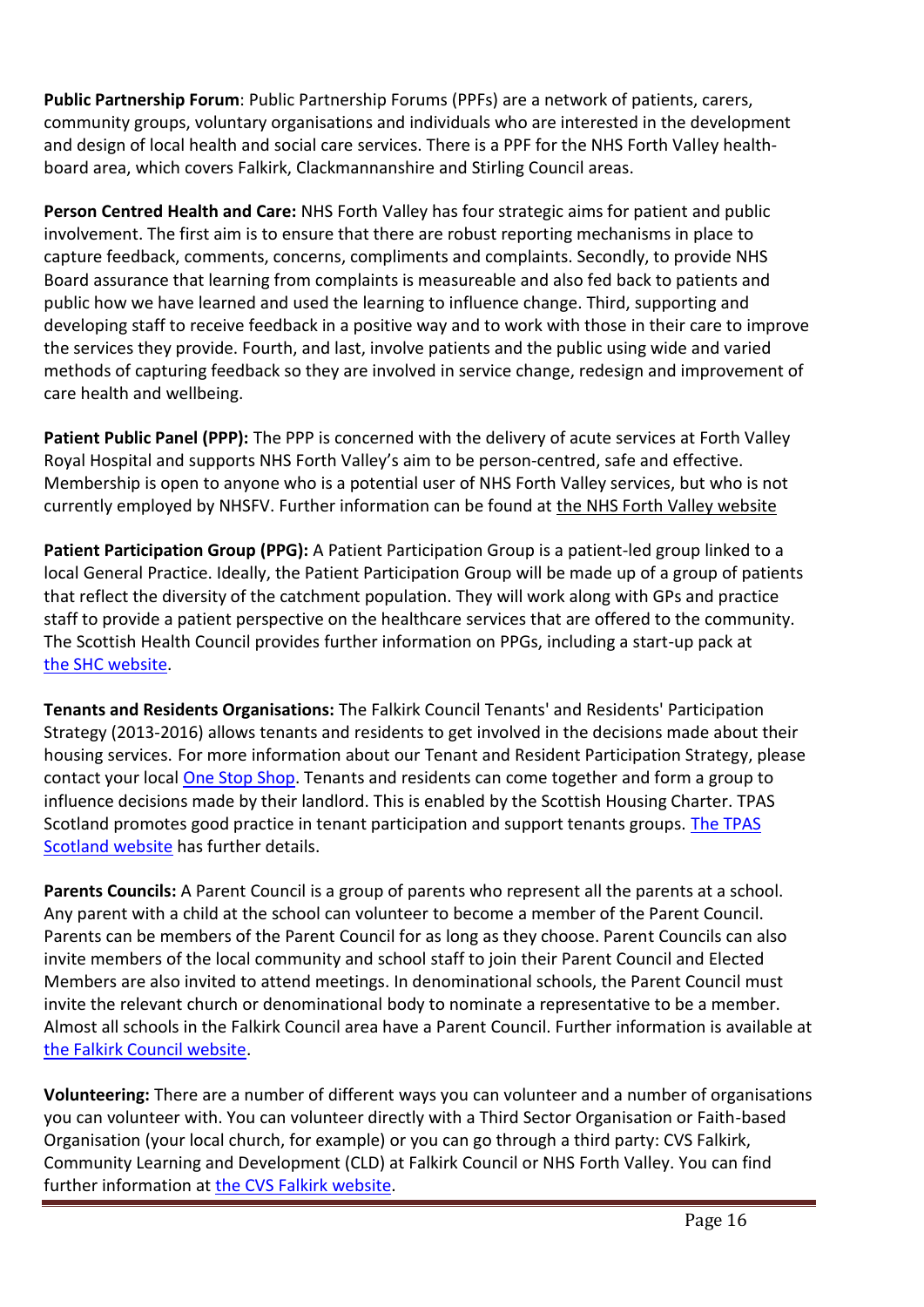**Citizens Panel:** The Citizens Panel is made up of more than 1000 local people who have volunteered to respond to three or four surveys each year. The surveys provide feedback on Council services, as well as information about the needs of local communities and other issues.

**Third Sector Forum:** There a number of forums in the Falkirk Council area that focuses on particular issues. These include the Community Care and Health Forum (CCHF), Falkirk Carers Forum, Safer Communities Forum, Connecting Volunteering Forum and Community Transport Forum. Details on these can be found at [the CVS Falkirk website.](http://www.cvsfalkirk.org.uk/voice-of-the-sector/) These fora provide information on related issues, access to training, support for local Third Sector Organisations and the opportunity to influence the decision making of local public services such as Police Scotland, Falkirk Council and NHS Forth Valley. There is also a forum specifically for peopled aged over 50, the Make It Happen Forum (for people aged 50+). **For information, please visit** [their website](http://www.makeithappenforum.org.uk/)**.**